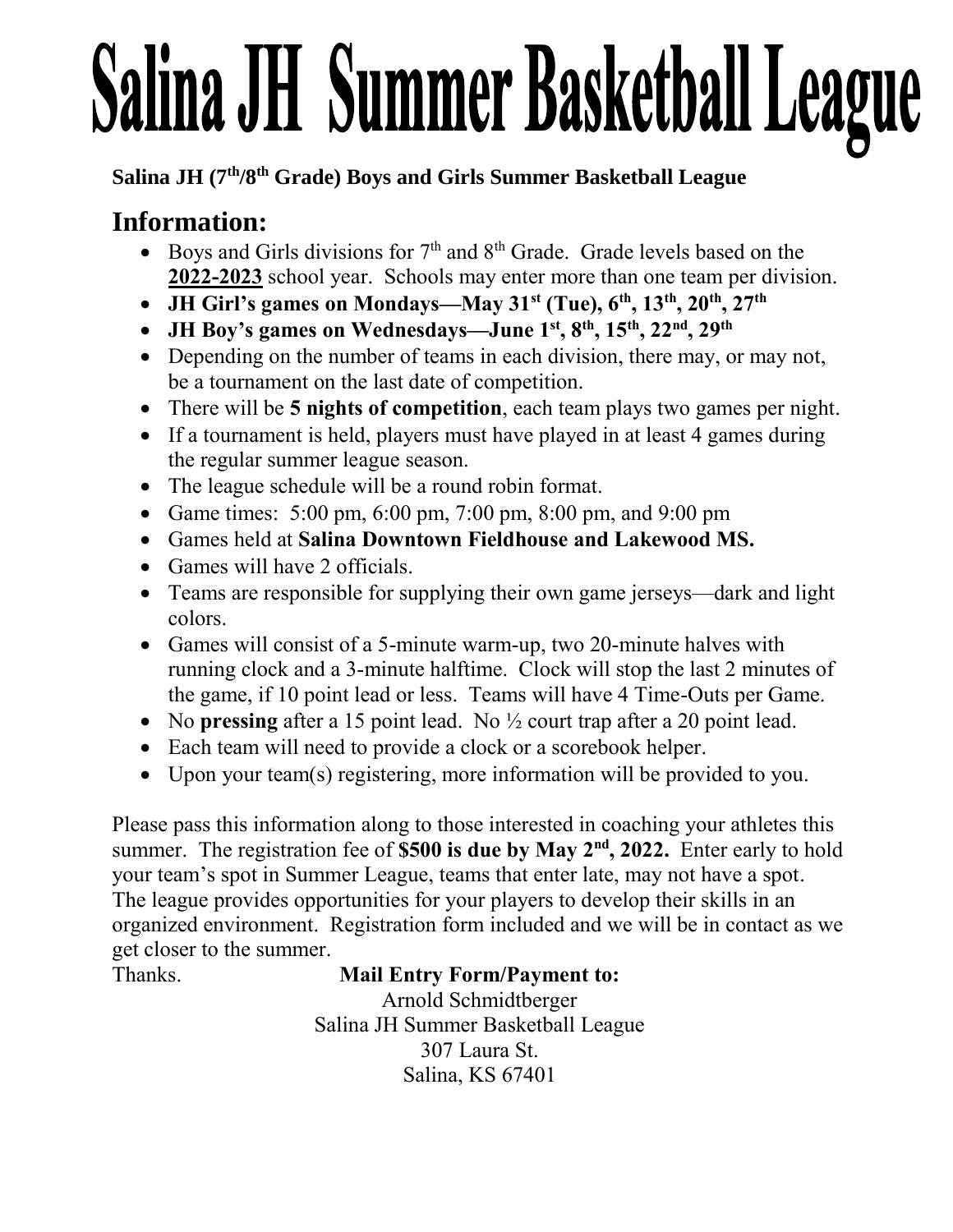# **Salina JH Summer League Registration**

#### **SEND THIS FORM & PAYMENT TO HOLD A SPOT IN THE LEAGUE**

#### **POSITIONS GIVEN TO THE 1st TEAMS TO SUBMIT ENTRY**

#### **FORM/PAYMENT**

| Team Name                                                                                                                                                                                                                                                                    |                                            |  |  |
|------------------------------------------------------------------------------------------------------------------------------------------------------------------------------------------------------------------------------------------------------------------------------|--------------------------------------------|--|--|
| Head Coach                                                                                                                                                                                                                                                                   |                                            |  |  |
| Cell Phone $\#$                                                                                                                                                                                                                                                              |                                            |  |  |
| E-mail                                                                                                                                                                                                                                                                       |                                            |  |  |
|                                                                                                                                                                                                                                                                              |                                            |  |  |
|                                                                                                                                                                                                                                                                              |                                            |  |  |
| E-mail                                                                                                                                                                                                                                                                       |                                            |  |  |
| <b>Boys Division</b><br>7 <sup>th</sup> Grade Boys<br><u> Listen de la componenta</u>                                                                                                                                                                                        | <b>Girls Division</b><br>$7th$ Grade Girls |  |  |
| 8 <sup>th</sup> Grade Boys                                                                                                                                                                                                                                                   | 8 <sup>th</sup> Grade Girls                |  |  |
| Team Registration fee of \$500 is due by Monday, May 2 <sup>nd</sup> , 2022. Please send<br>ONE check payable to: Salina JH Summer Basketball League, along with the<br>registration form to:<br>Arnold Schmidtberger<br>Salina JH Summer Basketball League<br>307 Laura St. |                                            |  |  |

Salina, KS 67401

Contact: Arnold Schmidtberger 785-577-8369 [arnold\\_schmidt@hotmail.com](mailto:arnold_schmidt@hotmail.com)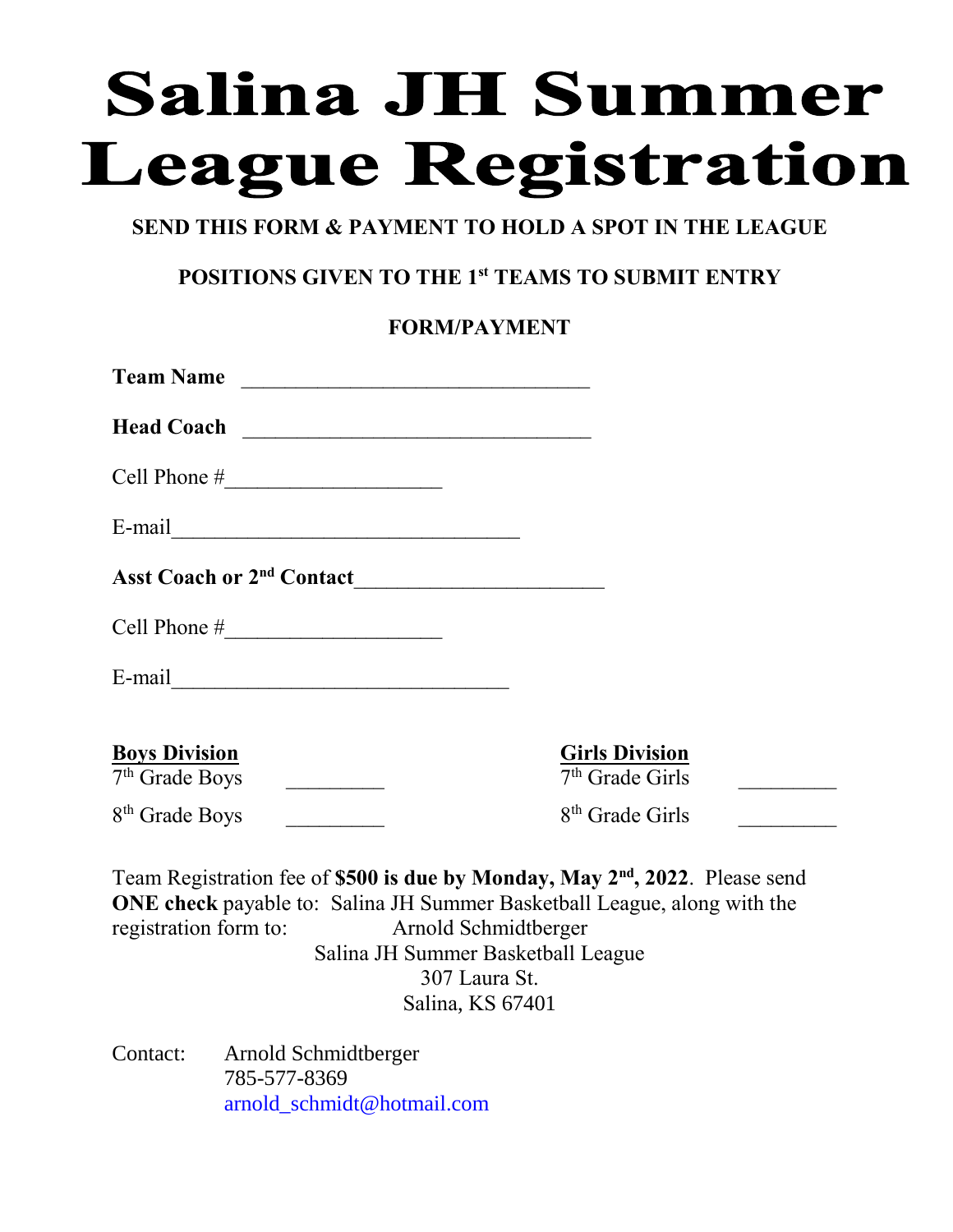# Salina 7<sup>th</sup>/8<sup>th</sup> Grade 2022 Summer League **TEAM ROSTER**

Girls Play Dates: May 31st, June 6th, 13th, 20th, 27th Boys Play Dates: June 1st, 8th, 15th, 22nd, 29th

Players must be on the team roster and have a signed waiver to participate in league... PLEASE PRINT or TYPE names.

| TEAM NAME: _____________________________ COACH NAME: ___________________________ |  |                                     |  |
|----------------------------------------------------------------------------------|--|-------------------------------------|--|
| DIVISION (PLEASE CIRCLE): 7th girls 8th girls 7th boys 8th boys                  |  |                                     |  |
|                                                                                  |  |                                     |  |
|                                                                                  |  |                                     |  |
| <b>PLAYER NAMES:</b>                                                             |  |                                     |  |
| 1. $\overline{\phantom{a}}$                                                      |  |                                     |  |
|                                                                                  |  |                                     |  |
| $3.$ $\overline{\phantom{a}}$                                                    |  |                                     |  |
| 4. $\overline{\phantom{a}}$                                                      |  |                                     |  |
| $5.$ $\overline{\phantom{a}}$                                                    |  |                                     |  |
|                                                                                  |  |                                     |  |
|                                                                                  |  |                                     |  |
|                                                                                  |  |                                     |  |
|                                                                                  |  |                                     |  |
|                                                                                  |  |                                     |  |
|                                                                                  |  |                                     |  |
|                                                                                  |  |                                     |  |
|                                                                                  |  | League Director Contact Information |  |

**Contact Information:**<br>Arnold Schmidtberger **League Director Co** 785-577-8369 Carl Hines 785-342-514